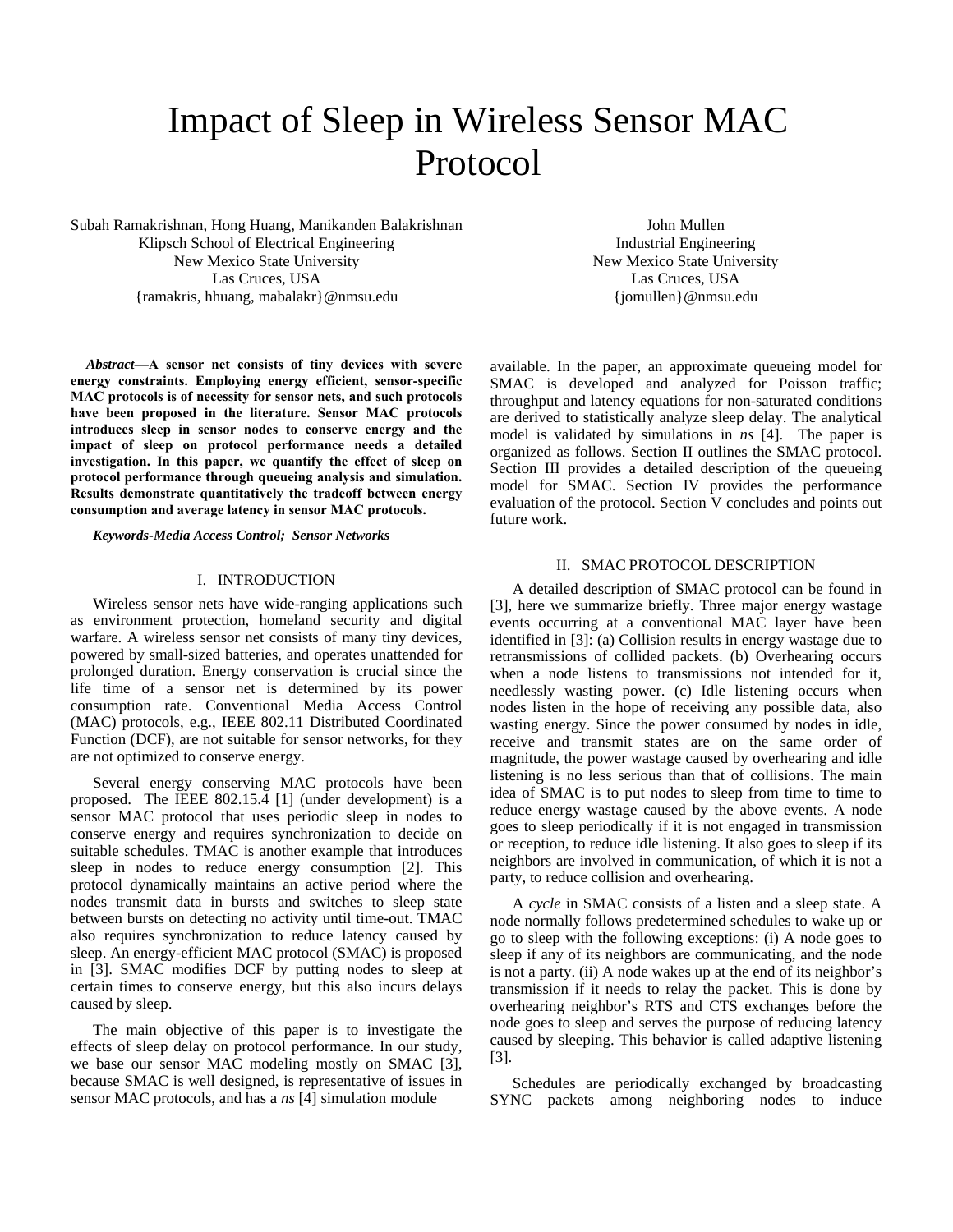synchronized listen behavior as much as possible and thus to reduce latency caused by sleeping. Synchronized neighbors form a *virtual cluster*, but synchronization can only be achieved to a certain extent in an ad hoc environment. Lack of complete synchronization introduces sleep delay which results in increased packet latency [3].

# III. QUEUEING MODEL FOR SMAC

We consider a system composed of *N* interfering nodes. Traffic arrival is assumed to be Poisson with a rate being  $\lambda$ packets per node per slot time, which approximates a class of application where events to be sensed arrive randomly. Therefore the aggregate arrival rate to the channel is *N*<sup>λ</sup> . Channel service rate is denoted by  $\mu$  and is defined as the number of packets serviced per slot time by the shared channel. The service time is calculated as the sum of the following delay components, which include: (a) sleep delay due to lost transmission opportunity caused by sleep, (b) contention delay or the time spent to win contention, and (c) transmission delay, which includes time for retransmission. The service time follows a general distribution and the shared channel is represented by an M/G/1 queueing model. The following section presents a detailed discussion on sleep delay encountered by a packet.

# *A. Sleep Latency:*

Sleep delay can be incurred in two distinct situations depending on whether the next packet to be served is (a) a new arrival or (b) from the queue.

In case (a), an incoming packet sees an empty queue. A packet is serviced in the current cycle only when it arrives within the current contention window  $\alpha T$ ), otherwise it has to wait for the next cycle, refer to Figure 1.





#### **α** *– Fraction of time spent in contention*

#### Fig.1 The sleep/listen cycle.

Assuming random packet arrival time, the event that an arriving packet sees an empty queue yet still suffers a sleep delay is caused by the unfortunate combining of two independent events: empty queue and missing contention period. The probability of such event is thus given by:

$$
p_1 = (1 - \rho)(1 - \alpha) \tag{1}
$$

where  $\rho$  is equal to  $N\lambda/\mu$  (queuing intensity per node), which is the probability that a node's queue is non-empty, and *T* is the total cycle time.

 Assuming the packet arrives at any time instant equally likely after the contention period, the delay caused by sleep can be calculated as:

$$
S_1 = \frac{(1-\alpha)T}{2} \tag{2}
$$

In case (b), the sleep delay can be avoided if adaptive listening causes the next hop node, by overhearing neighbor's RTS/CTS exchanges, to wake up in time to relay the packet queued and scheduled to transmit from the previous hop node. Unfortunately, adaptive listening works only in alternate hops [3], since sleeping will cause a node to miss its neighbor's RTS/CTS exchanges. Considering the effect of adaptive listening, the probability that an incoming packet sees a nonempty queue and encounters a sleep delay is given as:

$$
p_2 = \beta \rho \tag{3}
$$

where  $\beta$  represents the fraction of hops traversed by a packet that does not encounter sleep delay, and is given by:

$$
\beta = \frac{\lceil h/2 \rceil}{h} \tag{4}
$$

where h is the number of hops traversed from the source to destination.

The delay encountered in this case can be calculated as:

$$
S_2 = \frac{(1-\alpha)T}{2} \tag{5}
$$

The overall sleep latency is given by,

$$
S = p_1 S_1 + p_2 S_2 \tag{6}
$$

# *B. Total Latency:*

In addition to sleep delay, a packet also suffers from contention delay and transmission delay, which are computed as follows.

Contention delay is the time a node spends to win contention, which is also called channel access delay. The number of times a node will attempt to contend for the channel before success in a given backoff stage, is a geometrical random variable with a probability 1/C and is defined in [5]. Thus the expectation of the total time required to win contention is given by,

$$
C = \frac{1 + W + pW \sum_{i=0}^{m-1} (2p)^i}{2} \tag{7}
$$

where, *W* denotes minimum contention window size and *m* is the maximum number of backoff stages. The probability of packet collision, *p*, is defined as the probability that two or more nodes transmit in the same slot time and is derived in [5] as: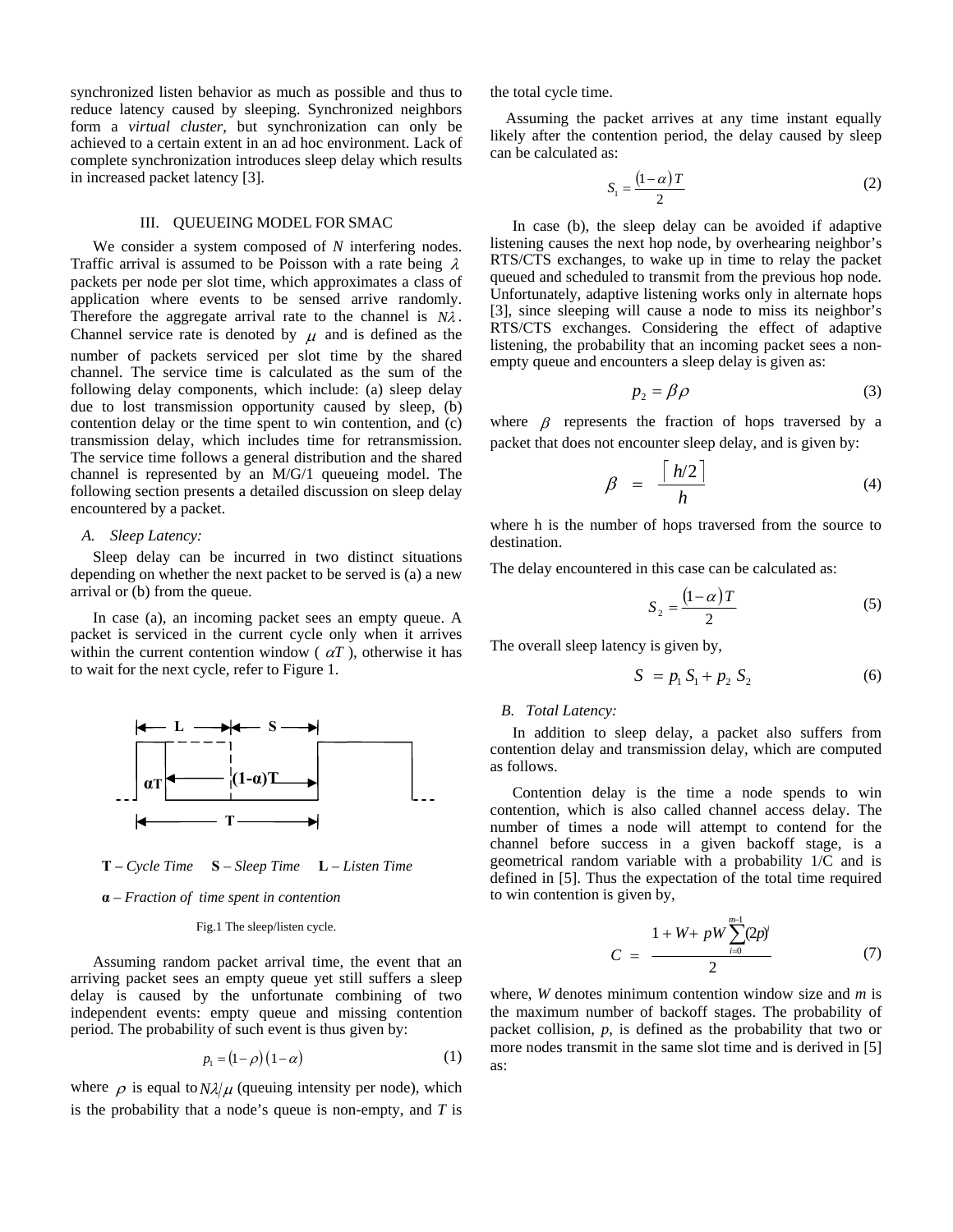$$
p = 1 - \left(1 - \frac{1}{C}\right)^{(N-1)}
$$
 (8)

where *N* is the number of interfering nodes. Equations (6) and (7) can be solved numerically to obtain the values of *p* and *C*.

Transmission delay  $(T)$  is just the time for the radio to transmit a packet, which is a function of channel data rate.

The total service time is given as:

$$
\frac{1}{\mu} = S + C + T \tag{9}
$$

and the overall latency encountered by a packet is given by the sum of service time and the queuing delay obtained for an M/G/1 system by applying the Pollaczek-Khinchin formula [6]. The average latency is written as:

$$
L = \frac{1}{\mu} + \frac{N\lambda \left(\sigma_s^2 + 1/\mu^2\right)}{2(1-\rho)}
$$
(10)

Where,  $\sigma^2$  is the variance of the service time distribution and  $\rho$  is equal to  $N\lambda/\mu$ .

#### IV. PERFORMANCE EVALUATION

Numerical results are obtained using the formulation described in the previous section and Table I lists the important parameters used in the analysis.



Fig.2 Latency and energy consumption results of SMAC obtained from queueing modeling

Figure 2 shows the performance of SMAC for varying duty cycle values. Duty cycle is defined as the fraction of total cycle time that a node listens, i.e., *L/T* in Figure 1.From Figure 2, as expected, average latency per packet is high at low duty cycles, because nodes sleep for longer duration of time and introduce large sleep delay. However energy consumed by a node increases with duty cycle since the node idlly listens for extended period of time.

#### *A. Simulation Environment:*

To validate our results, we simulated the performance of SMAC in *ns* [4]. A simple five-node network topology was used. Four nodes generate exponentially distributed traffic to a single sink node. Simulation parameters are listed in table 2, which are consistent with those from [3].

TABLE II SIMULATION PARAMETERS

| Channel bandwidth   | 20 kbps    |
|---------------------|------------|
| Average packet size | 50 Bytes   |
| RTS, CTS, ACK size  | 30 Bytes   |
| Reception power     | 13mW       |
| Transmission power  | 24.75mW    |
| Idle power          | 13mW       |
| Sleep power         | $15 \mu W$ |

For the same network scenario, average energy consumption and latency obtained from analytic modeling were compared with simulation results. Fig 3 shows the results for average latency per packet at varying duty cycles. At 95% confidence intervals, it shows the simulation and analytical results are in reasonably good agreement. Other simulation data points show similar pattern, but are not included for the clarity of the figure. The figure shows that at low duty cycle, i.e., a node sleeps for a longer duration, the difference in packet latency for different arrival rates is large. This is because, at high arrival rates the demand for the channel is



Fig.3 Latency results for SMAC obtained from queuing analysis and simulation